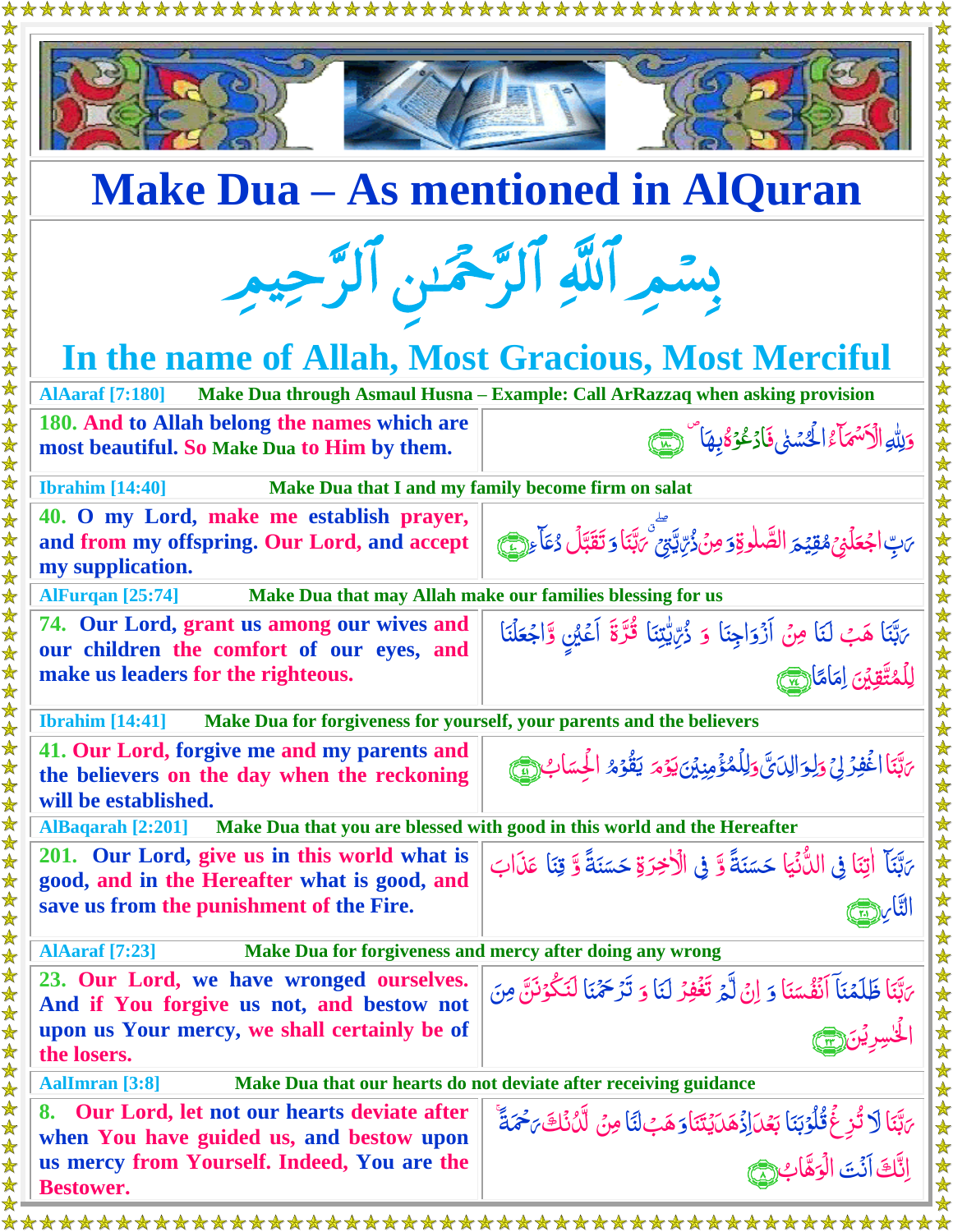|                           | *******************<br>**********************                                                 |                                                                                                                                             |  |
|---------------------------|-----------------------------------------------------------------------------------------------|---------------------------------------------------------------------------------------------------------------------------------------------|--|
| 女女                        | AlBaqarah [2:286]<br>Make Dua that we are not punished because of our weaknesses              |                                                                                                                                             |  |
| 女女女女                      | 286. Our Lord, take us not to punish if we<br>forget, or fall into error. Our Lord, and lay   | يَّبَنَا لَا تُؤَاخِذُنَآ اِنُ تَسِيۡنَآ اَوۡ اَخۡطَأۡنَآ يَهَّنَا وَ لَا تَحۡمِلۡ عَلَيۡنَآ                                                |  |
|                           | not upon us a burden as that You laid upon<br>those before us. Our Lord, and burden us not    | اِصْرًا كَمَا حَمَلْتَهُ عَلَى الَّذِيْنَ مِنْ قَبْلِنَا يَهَّنَا وَلَا تُحَمِّلُنَا مَا لَا                                                |  |
|                           | with that which we have no strength to bear.<br>And pardon us, and forgive us, and have       | طَاقَةَلَنَا بِهِ وَ اعۡفُ عَنَّا تَفۡوَ اغۡفِرۡ لَنَا تَفۡفَوۡ لَا الۡجَمۡمَا تَفۡفَا لَنۡتَ مَوۡلَلنَا                                    |  |
| 女女女女女女女女女女                | mercy upon us. You are our protector, so give<br>us victory over the disbelieving people.     | فَانْصُرُنَا عَلَى الْقَوْمِ الْكَفِرِيْنَ ( ٢                                                                                              |  |
|                           | <b>AlMumtahina</b> [60:5]                                                                     | Make Dua that we may not become a trial for the disbelievers                                                                                |  |
|                           | 5. Our Lord, make us not a trial for those who                                                | بَهَّنَا لَا تَجْعَلْنَا فِتْنَةً لِلَّذِيْنَ كَفَرُوْا وَاغْفِرُ لَنَا بَهَّنَا إِنَّكَ أَنْتَ                                             |  |
|                           | have disbelieved. And forgive us, our Lord,                                                   |                                                                                                                                             |  |
| 女女女女女女女                   | You indeed are the All Mighty, the All Wise.                                                  | العزيز الحكيد (٢                                                                                                                            |  |
|                           | Make Dua that when we leave this world, we are with righteous<br><b>AalImran</b> [3:193]      |                                                                                                                                             |  |
|                           | 193. Our Lord, indeed We have heard a caller                                                  |                                                                                                                                             |  |
|                           | calling to faith that: 'Believe you in your                                                   | َّ تَبَّنَآ اِنَّنَا سَمِعْنَا مُنَادِيًا يُّنَادِيُ لِلْإِيْمَانِ اَنُ اٰمِنُوۡ ابِرَبِّكُمۡ فَاٰمَنَّا ۖ                                  |  |
| 女女女女                      | Lord.' So we believed. Our Lord, so forgive                                                   | بَّبَّنَافَاغُفِرُ لَنَا ذُنُوۡبَنَاوَكَٰفِّرۡ عَنَّاسَيِّاٰتِنَاوَ تَوَفَّنَامَعَ الْآبَرَامِ (٢٣)                                         |  |
| $\bigstar$                | us our sins, and remove from us our evil<br>deeds, and cause us to die with the righteous."   |                                                                                                                                             |  |
| 女女                        | <b>AalImran</b> [3:194]                                                                       | Make Dua that may Allah grant us what He promised to the Messengers                                                                         |  |
| $\bigstar$                | 194. Our Lord, and grant us that which You                                                    | يَّبَنَاوَ اٰتِنَامَا وَعَدَّتَنَا عَلَى مُسْلِكَوَلَا تُخُزِنَا يَوۡمَ الۡقِيۡمَةِ اِنَّكَ                                                 |  |
| 女女女                       | promised us through Your messengers, and                                                      |                                                                                                                                             |  |
| $\bigstar$                | do not humiliate us on the Day of Resurrection.<br>Indeed, You do not break the promise.      | لَاتُّخْلِفُ الْمِيْعَادَ لَاسَ                                                                                                             |  |
|                           | <b>AalImran</b> [3:147]                                                                       | Make Dua for forgiveness and firmness in faith                                                                                              |  |
| 女女女女女女女女女女女女女女女女女女女女女女女女女 | 147. Our Lord, forgive us our sins, and our                                                   |                                                                                                                                             |  |
|                           | transgressions in our affairs, and establish<br>our feet firmly, and give us victory over the | ىَّتَنَااغُفِرَلَنَا ذُنُوَبَنَا وَاِسْرَافَنَا فِيَّ اَمْرِنَا وَ ثَبِّتْ اَقْدَامَنَا<br>وَانصُرۡنَاعَلَى الۡقَوۡمِ الۡكٰفِرِيۡنَ۞ لَهِيَ |  |
|                           | disbelieving people.                                                                          |                                                                                                                                             |  |
|                           | <b>AlBaqarah</b> [2:250]<br>Make Dua that may Allah give us patience                          |                                                                                                                                             |  |
|                           | 250. Our Lord, Bestow on us endurance, and                                                    |                                                                                                                                             |  |
|                           | make firm our foothold, and give us victory                                                   | بَابَّنَاً أَفْرِغُ عَلَيْنَا صَبْرًا وَّ ثَبِّتُ أَقَّدَامَنَا وَ انصُرُنَا عَلَى الْقَوْمِ<br>الْكٰفِرِيْنَ هُمَّ                         |  |
|                           | against the disbelieving people.                                                              |                                                                                                                                             |  |
|                           | <b>AlKahaf</b> [18:10]                                                                        | Make Dua that may Allah guide us in our affairs                                                                                             |  |
|                           | 10. Our Lord, bestow on us mercy from                                                         | يَّتِنَآ اٰتِنَا مِنۡ لَّكُنۡكَ يَحْمَةً وَّ هَيِّئۡكَ اِ مِنۡ اَمۡرِنَا يَشَدَّانَ ۖ                                                       |  |
|                           | Yourself, and facilitate for us from our affair                                               |                                                                                                                                             |  |
|                           | right guidance.                                                                               |                                                                                                                                             |  |
|                           | <b>AlAaraf</b> [7:126]                                                                        | Make Dua that may Allah give patience and make us depart in submission                                                                      |  |
|                           | 126. Our Lord, shower upon us perseverance<br>and cause us to die as those who have           | بَابَّنَا آَفُرٍ غُمَلَيۡنَاصَبۡرَاوَّ تَوَفَّنَامُسۡلِمِیۡنَ (٢                                                                            |  |
|                           | submitted (to You).                                                                           |                                                                                                                                             |  |
| $\bigstar$                | <b>Ibrahim</b> [14:38]                                                                        | Make Dua that may Allah make us believe that we can't hide anything from Him                                                                |  |
| ☆                         |                                                                                               |                                                                                                                                             |  |